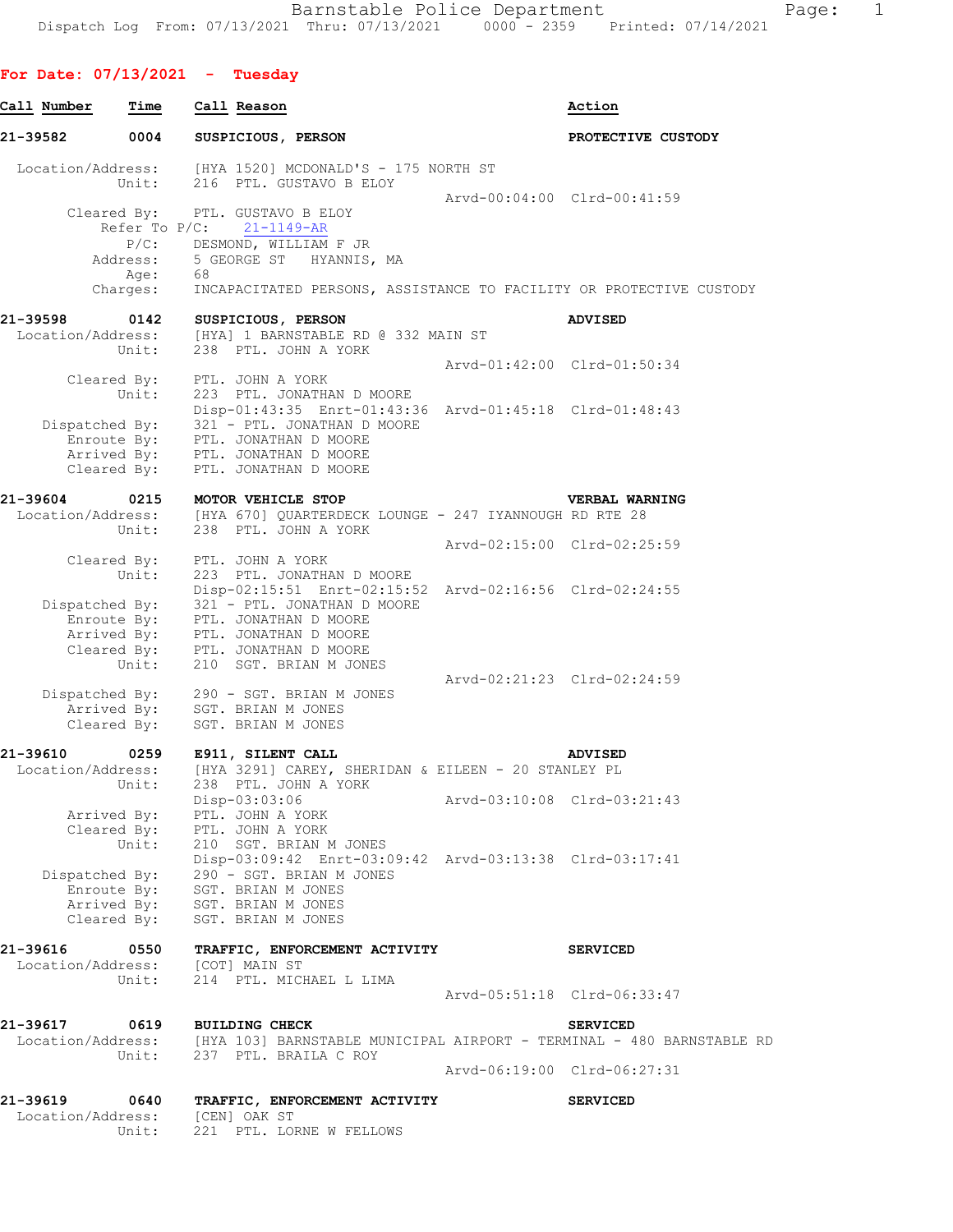Barnstable Police Department Page: 2 Dispatch Log From: 07/13/2021 Thru: 07/13/2021 0000 - 2359 Printed: 07/14/2021 Arvd-06:41:22 Clrd-06:45:16 Unit: 221 PTL. LORNE W FELLOWS Disp-06:47:04 Arvd-06:49:27 Clrd-06:51:50 **21-39620 0645 MOTOR VEHICLE STOP VERBAL WARNING**  Location/Address: [WBA 192] MONAGLE, ROBERT - 1947 SERVICE RD Unit: 221 PTL. LORNE W FELLOWS Arvd-06:45:16 Clrd-06:46:51 **21-39622 0651 TRAFFIC, ENFORCEMENT ACTIVITY SERVICED**  Location/Address: [WBA] 446 OAK ST @ 1917 SERVICE RD Unit: 221 PTL. LORNE W FELLOWS Arvd-06:52:18 Clrd-07:04:01 **21-39624 0707 FOLLOW UP SERVICED**  Location/Address: [MAR] 381 OLD FALMOUTH RD Unit: 214 PTL. MICHAEL L LIMA Arvd-07:08:08 Clrd-07:18:02 **21-39628 0800 HOMELESS TRESPASS/UNWANTED SERVICED**  Location/Address: [HYA 383] FEDERATED CHURCH OF HYANNIS - 320 MAIN ST Unit: 221 PTL. LORNE W FELLOWS Disp-08:08:03 Arvd-08:08:26 Clrd-08:15:40 Arrived By: PTL. LORNE W FELLOWS Cleared By: PTL. LORNE W FELLOWS Unit: 236 PTL. JACOB M WHITE Disp-08:08:20 Arvd-08:09:34 Clrd-08:12:51 Arrived By: PTL. JACOB M WHITE Cleared By: PTL. JACOB M WHITE 21-39627 0802 SUMMONS, SERVE **SUMMONS, SERVED SERVED IN HAND** Location/Address: [CEN 16] C-O-MM FIRE DEPARTMENT - STATION I - 1875 FALMOUTH RD RTE 28 Unit: 227 PTL. OWEN J MURRAY Arvd-08:04:28 Clrd-08:12:37 **21-39632 0824 HOMELESS INCIDENT/SUS PERSON ADVISED**  Location/Address: [HYA 3082] CARPET BARN CARPET ONE FLOOR & HOME - 30 ENTERPRISE RD Unit: 337 PTL. DANIELLE S ST. PETER Arvd-08:36:17 Clrd-08:42:31 **21-39631 0832 HARASSMENT, TRESPASS SERVICED**  Location/Address: [HYA 1912] HYANNIS MARINA - 1 WILLOW ST Unit: 236 PTL. JACOB M WHITE Disp-08:33:48 Arvd-08:37:56 Clrd-09:02:01 Arrived By: PTL. JACOB M WHITE Cleared By: PTL. JACOB M WHITE **21-39633 0840 PRISONER, ESCORT SERVICED**  Location/Address: [BAR 71] BARNSTABLE FIRST DISTRICT COURT - 3195 MAIN ST RTE 6A Unit: 225 PTL. BRANDON V SANDERS Arvd-08:41:10 Clrd-08:47:22 **21-39638 0905 PROPERTY, LOST SERVICED**  Location/Address: [HYA] PLEASANT ST **21-39639 0913 MOTOR VEHICLE STOP VERBAL WARNING**  Location/Address: [MAR] SOUTH COUNTY RD Unit: 227 PTL. OWEN J MURRAY Arvd-09:13:00 Clrd-09:17:51 Cleared By: PTL. OWEN J MURRAY **21-39640 0919 MOTOR VEHICLE STOP CITATION ISSUED**  Location/Address: [BAR] 1 SHOOTFLYING HILL RD @ 1900 IYANNOUGH RD RTE 132 Unit: 225 PTL. BRANDON V SANDERS Arvd-09:19:00 Clrd-09:25:52 Cleared By: PTL. BRANDON V SANDERS **21-39641 0924 MOTOR VEHICLE STOP VERBAL WARNING**  Location/Address: [MAR] 2270 OLD POST RD @ 3715 FALMOUTH RD RTE 28 Unit: 238 PTL. THOMAS J HARMON Arvd-09:24:00 Clrd-09:29:35 Cleared By: DISPATCHER DESIREE L ROBINSON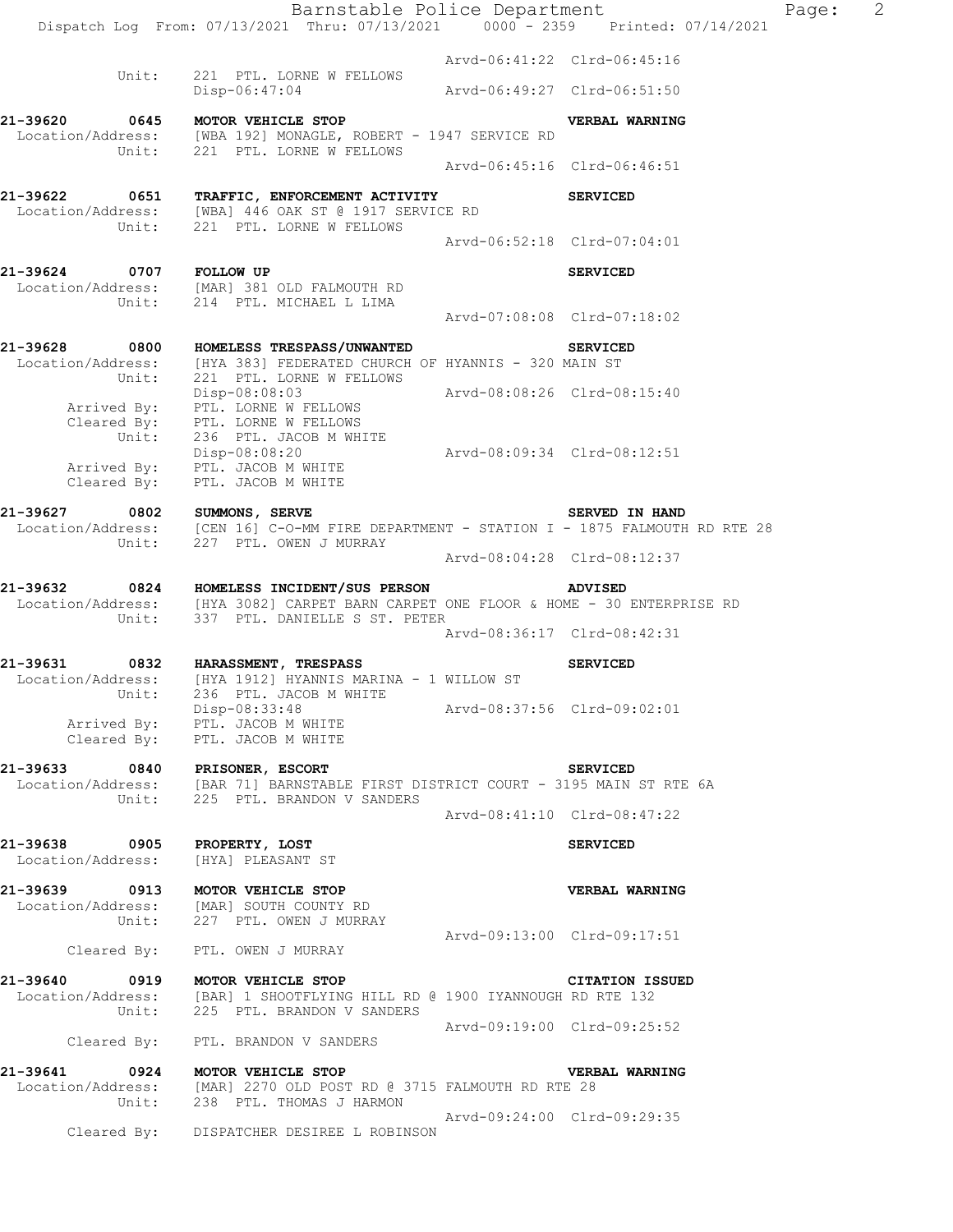| 21-39642                           | 0936                                | MOTOR VEHICLE STOP<br>Location/Address: [HYA 14] TJ MAXX PLAZA - 425 IYANNOUGH RD RTE 28<br>Unit: 225 PTL. BRANDON V SANDERS                         |                             | VERBAL WARNING         |
|------------------------------------|-------------------------------------|------------------------------------------------------------------------------------------------------------------------------------------------------|-----------------------------|------------------------|
|                                    |                                     | Cleared By: PTL. BRANDON V SANDERS                                                                                                                   | Arvd-09:36:00 Clrd-09:39:49 |                        |
| 21-39644 0942<br>Location/Address: |                                     | TRAFFIC, ROAD HAZARD<br>[BAR] 1 SHOOTFLYING HILL RD @ 1900 IYANNOUGH RD RTE 132                                                                      |                             | <b>SERVICED</b>        |
|                                    | Unit:<br>Arrived By:<br>Cleared By: | 225 PTL. BRANDON V SANDERS<br>Disp-09:42:58<br>PTL. BRANDON V SANDERS<br>PTL. BRANDON V SANDERS                                                      | Arvd-09:51:05 Clrd-09:56:59 |                        |
| 21-39648 0959                      |                                     | TRAFFIC, PARKING VIOL                                                                                                                                |                             | <b>ADVISED</b>         |
| Location/Address:                  | Unit:                               | [CEN] 512 SOUTH MAIN ST<br>227 PTL. OWEN J MURRAY<br>$Disp-10:06:45$                                                                                 | Arvd-10:10:29 Clrd-10:52:23 |                        |
|                                    | Arrived By:<br>Unit:                | PTL. OWEN J MURRAY<br>Cleared By: PTL. OWEN J MURRAY<br>401 SGT. ANDREW MCKENNA                                                                      |                             |                        |
|                                    |                                     | Disp-10:29:39<br>Dispatched By: 862 - DISPATCHER LOREN P ORPEN<br>Cleared By: DISPATCHER LOREN P ORPEN                                               |                             | Clrd-10:50:52          |
| 21-39647 1000                      |                                     | <b>ASSIST, OTHER AGENCY</b><br>Location/Address: [BAR 14] BARNSTABLE SUPERIOR COURT - 3195 MAIN ST RTE 6A                                            |                             | <b>SERVICED</b>        |
|                                    | Unit:                               | 225 PTL. BRANDON V SANDERS                                                                                                                           | Arvd-10:00:55 Clrd-10:34:11 |                        |
|                                    | Unit:                               | 210 SGT. MARK BUTLER                                                                                                                                 | Arvd-10:21:34 Clrd-10:35:31 |                        |
|                                    | Dispatched By:<br>Cleared By:       | 241 - SGT. MARK BUTLER<br>Arrived By: SGT. MARK BUTLER<br>SGT. MEAGHAN M CUNNINGHAM                                                                  |                             |                        |
| 21-39651 1001<br>Location/Address: | Unit:                               | SUSPICIOUS, MOTOR VEHICLE<br>[HYA 1417] CUMBERLAND FARMS STORE #2326 - 395 WEST MAIN ST<br>215 PTL. CORBIN J FRIES                                   |                             | <b>GONE ON ARRIVAL</b> |
|                                    | Arrived By:<br>Cleared By:          | Disp-10:12:37<br>PTL. CORBIN J FRIES<br>PTL. CORBIN J FRIES                                                                                          | Arvd-10:16:10 Clrd-10:28:12 |                        |
| 21-39649                           |                                     | 1007 MOTOR VEHICLE STOP                                                                                                                              |                             | <b>ADVISED</b>         |
|                                    |                                     | Location/Address: [MAR] 1400 RACE LN @ 12 OLD MILL RD<br>Unit: 238 PTL. THOMAS J HARMON                                                              |                             |                        |
|                                    | Cleared By:                         | PTL. THOMAS J HARMON                                                                                                                                 | Arvd-10:07:00 Clrd-10:13:08 |                        |
|                                    |                                     | 21-39654 1017 TRAFFIC, PARKING VIOL<br>Location/Address: [COT] 1079 MAIN ST<br>Unit: 401 SGT. ANDREW MCKENNA                                         |                             | <b>ADVISED</b>         |
|                                    |                                     |                                                                                                                                                      | Arvd-10:17:00 Clrd-10:22:18 |                        |
|                                    |                                     | 21-39655 1021 MOTOR VEHICLE STOP<br>Location/Address: [HYA] 5 WINTER ST @ 400 MAIN ST<br>Unit: 221 PTL. LORNE W FELLOWS                              |                             | <b>VERBAL WARNING</b>  |
|                                    |                                     | Cleared By: PTL. LORNE W FELLOWS                                                                                                                     | Arvd-10:21:00 Clrd-10:23:27 |                        |
|                                    |                                     | 21-39656 1028 MOTOR VEHICLE STOP VERBAL WAR Location/Address: [HYA 670] QUARTERDECK LOUNGE - 247 IYANNOUGH RD RTE 28<br>Unit: 236 PTL. JACOB M WHITE |                             | <b>VERBAL WARNING</b>  |
|                                    |                                     | Cleared By: PTL. JACOB M WHITE                                                                                                                       | Arvd-10:28:00 Clrd-10:32:25 |                        |
|                                    |                                     | 21-39657 1033 MOTOR VEHICLE STOP                                                                                                                     |                             | VERBAL WARNING         |
|                                    |                                     | Location/Address: [HYA 3853] ORLEANS AUTO SUPPLY - 20 BAXTER RD<br>Unit: 221 PTL. LORNE W FELLOWS                                                    |                             |                        |
|                                    |                                     | Cleared By: PTL. LORNE W FELLOWS                                                                                                                     | Arvd-10:33:00 Clrd-10:36:41 |                        |
| 21-39661                           |                                     | 1039 ALARM, RESIDENTIAL                                                                                                                              |                             | ALARM - CANCELLED      |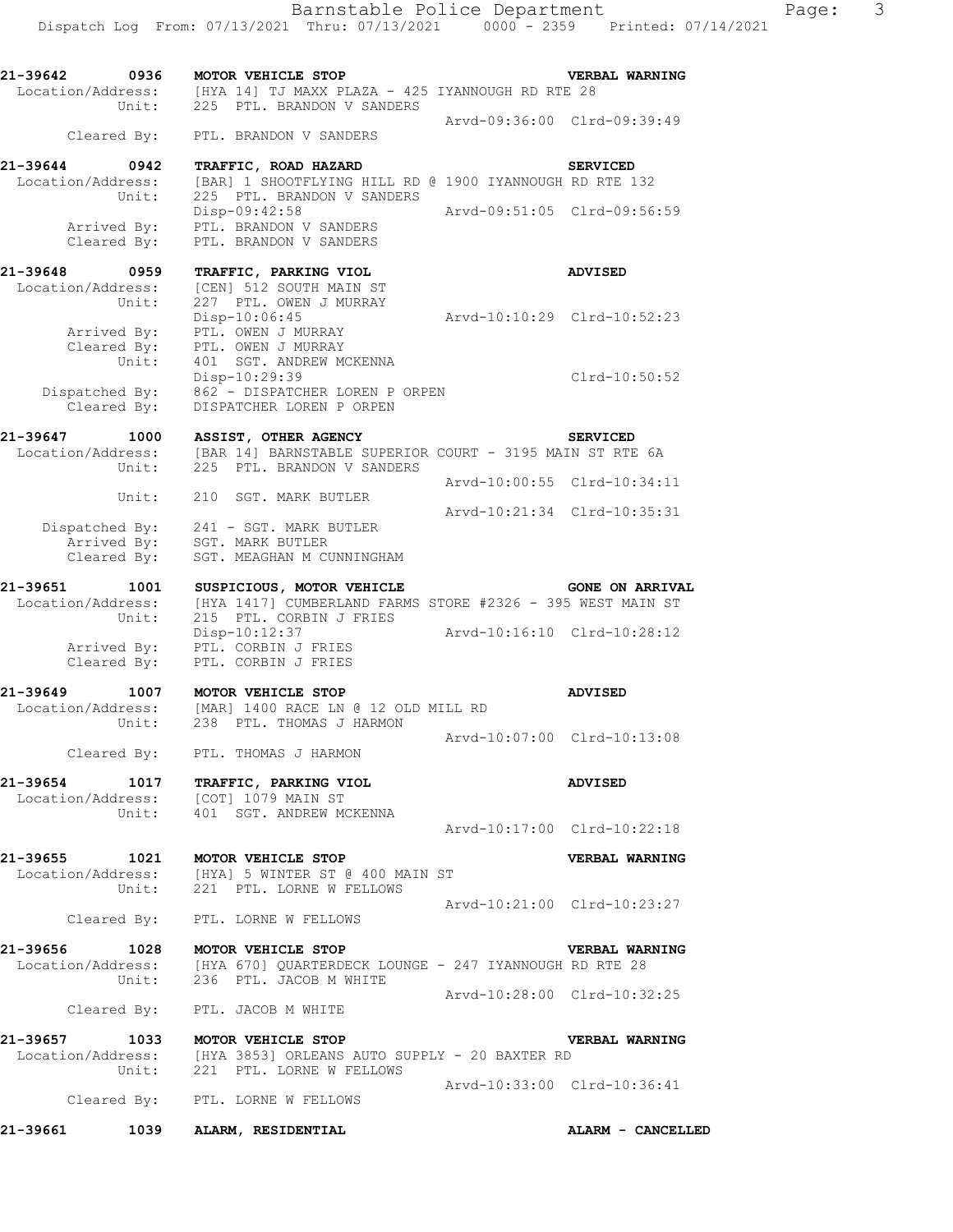Barnstable Police Department Fage: 4 Dispatch Log From: 07/13/2021 Thru: 07/13/2021 0000 - 2359 Printed: 07/14/2021 Location/Address: [COT 450] DEWALD, CAROL & JEFF - 602 PUTNAM AVE Unit: 238 PTL. THOMAS J HARMON Disp-10:40:25 Clrd-10:45:08 **21-39664 1049 TRAFFIC, ENFORCEMENT ACTIVITY CITATION ISSUED**  Location/Address: [WBA] 1880 MAIN ST RTE 6A @ 2440 IYANNOUGH RD RTE 132 Unit: 402 PTL. MATTHEW J LOUNSBURY Arvd-10:49:00 Clrd-11:38:52 Cleared By: DISPATCHER DESIREE L ROBINSON Unit: 401 SGT. ANDREW MCKENNA<br>Disp-10:50:57 Disp-10:50:57 Arvd-10:50:59 Clrd-10:52:30 Unit: 403 PTL. DOUGLAS M PALMER Disp-10:52:35 Arvd-10:52:37 Clrd-11:38:50 Cleared By: DISPATCHER DESIREE L ROBINSON **21-39667 1101 HOMELESS TRESPASS/UNWANTED SERVICED**  Location/Address: [BAR] 75 PERSERVERANCE WAY Unit: 225 PTL. BRANDON V SANDERS Disp-11:06:25 Arvd-11:11:58 Clrd-11:26:19 Arrived By: PTL. BRANDON V SANDERS Cleared By: PTL. BRANDON V SANDERS Unit: 222 PTL. DENNIS M STAMPFL Disp-11:06:31 Arvd-11:15:12 Clrd-11:26:48 Arrived By: PTL. DENNIS M STAMPFL Cleared By: PTL. DENNIS M STAMPFL **21-39842 1104 MOTOR VEHICLE STOP CITATION ISSUED**  Location/Address: [WBA] 1880 MAIN ST RTE 6A @ 2440 IYANNOUGH RD RTE 132 21-39668 1107 SUMMONS, SERVE **1107 SUMMONS**, SERVE Location/Address: [HYA 112] CAPE COD HOSPITAL - 27 PARK ST Unit: 221 PTL. LORNE W FELLOWS Disp-11:16:34 Arvd-11:34:11 Clrd-11:46:07 Arrived By: PTL. LORNE W FELLOWS Cleared By: PTL. LORNE W FELLOWS **21-39841 1118 MOTOR VEHICLE STOP CITATION ISSUED**  Location/Address: [WBA] 1880 MAIN ST RTE 6A @ 2440 IYANNOUGH RD RTE 132 **21-39670 1128 HARASSMENT ADVISED**  Location/Address: [HYA 1652] SABATALO, ROBERT - 123 WAGON LN Unit: 236 PTL. JACOB M WHITE Disp-11:30:24 Arvd-12:03:29 Clrd-12:07:05 **21-39671 1129 FOLLOWUP PREV CASE SERVICED**  Location/Address: [HYA 9] BARNSTABLE HIGH SCHOOL - 744 WEST MAIN ST Unit: 222 PTL. DENNIS M STAMPFL Arvd-11:30:27 Clrd-11:40:11 Cleared By: DISPATCHER DESIREE L ROBINSON **21-39672 1131 TRAFFIC, ENFORCEMENT ACTIVITY SERVICED**  Location/Address: [HYA] OLD TOWN RD Unit: 215 PTL. CORBIN J FRIES Arvd-11:32:01 Clrd-11:38:23 Cleared By: DISPATCHER DESIREE L ROBINSON **21-39676 1145 E911, SILENT CALL UNFOUNDED**  Location/Address: [CEN] 1600 FALMOUTH RD RTE 28 Unit: 227 PTL. OWEN J MURRAY Disp-11:46:04 <br>
Put OWEN I MURRAY Arvd-11:48:38 Clrd-11:57:54 Arrived By: PTL. OWEN J MURRAY Cleared By: PTL. OWEN J MURRAY **21-39677 1157 MOTOR VEHICLE, DISABLED UNFOUNDED**  Location/Address: [MAR] 850 RTE 149 @ 624 FLINT ST Unit: 238 PTL. THOMAS J HARMON Disp-11:58:54 Arvd-12:13:11 Clrd-12:19:59 Arrived By: PTL. THOMAS J HARMON Cleared By: PTL. THOMAS J HARMON

**21-39678 1159 LARCENY, MOTOR VEHICLE REPORT TAKEN**  Location/Address: [HYA 742] HYANNIS TOYOTA - SHOWROOM & SERVICE - 1020 IYANNOUGH RD RTE 132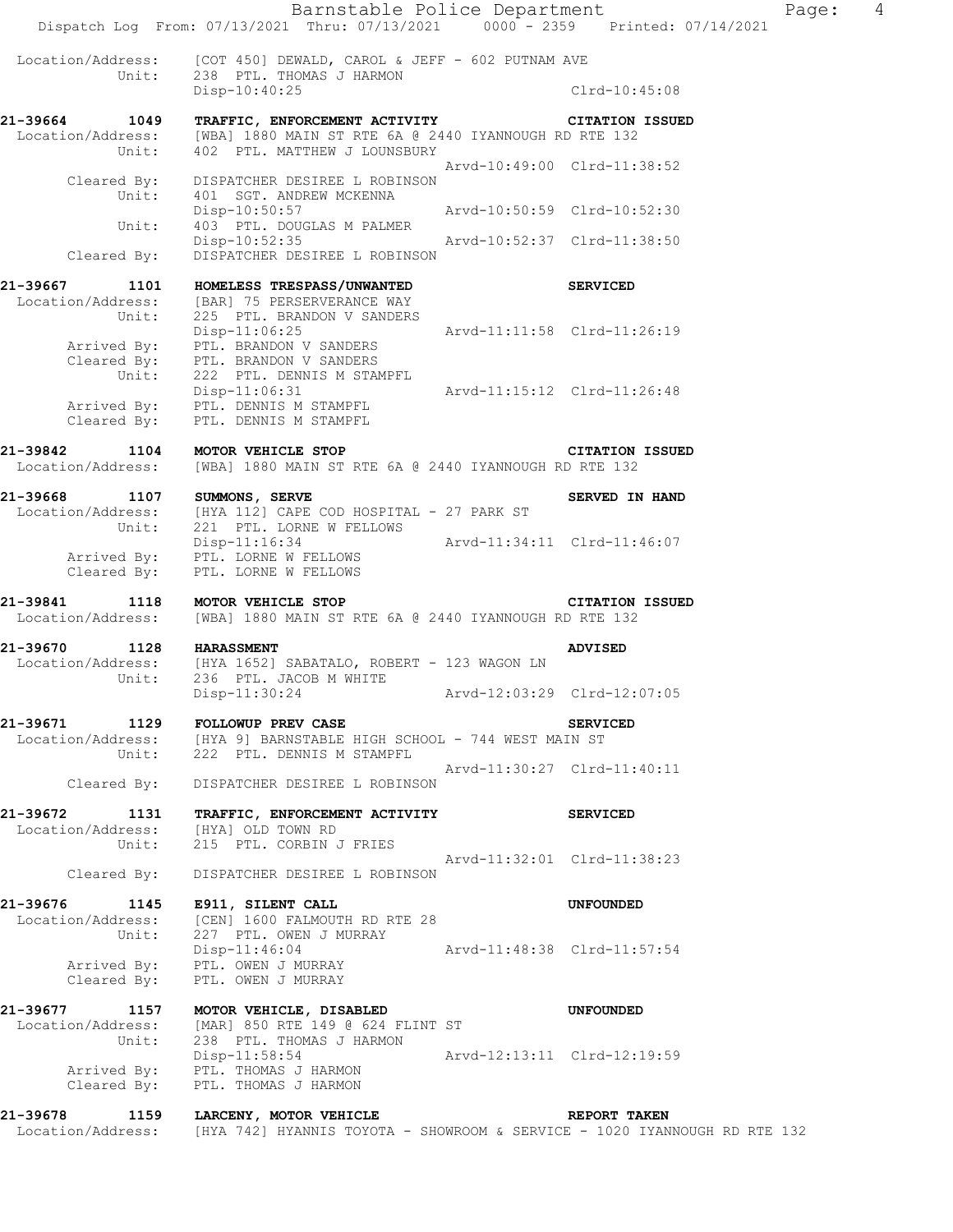Dispatch Log From: 07/13/2021 Thru: 07/13/2021 0000 - 2359 Printed: 07/14/2021 Unit: 236 PTL. JACOB M WHITE<br>Disp-12:19:50 Disp-12:19:50 Arvd-13:26:41 Clrd-13:41:00 Arrived By: PTL. JACOB M WHITE Unit: 225 PTL. BRANDON V SANDERS Arvd-12:23:07 Clrd-12:39:48 Dispatched By: 324 - PTL. BRANDON V SANDERS Arrived By: PTL. BRANDON V SANDERS Cleared By: PTL. BRANDON V SANDERS Unit: 225 PTL. BRANDON V SANDERS Unit: 225 PTL. BRANDON V SANDERS<br>Disp-13:18:15 Arvd-13:19:14 C1rd-13:39:08 Dispatched By: 862 - DISPATCHER LOREN P ORPEN Arrived By: PTL. BRANDON V SANDERS Cleared By: PTL. BRANDON V SANDERS Unit: 225 PTL. BRANDON V SANDERS Arvd-13:41:24 Clrd-13:42:52 Dispatched By: 324 - PTL. BRANDON V SANDERS Arrived By: PTL. BRANDON V SANDERS Cleared By: DISPATCHER LOREN P ORPEN Refer To Incident: 21-1366-OF **21-39679 1203 HARASSMENT SERVICED**  Location/Address: [HYA 1652] SABATALO, ROBERT - 123 WAGON LN Unit: 236 PTL. JACOB M WHITE Disp-12:07:17 Arvd-12:07:21 Clrd-12:15:33 Cleared By: PTL. JACOB M WHITE **21-39686 1206 HOMELESS INCIDENT/SUS PERSON Jail Diversion**  Location/Address: [HYA 383] FEDERATED CHURCH OF HYANNIS - 320 MAIN ST **21-39684 1214 PROPERTY, FOUND SERVICED**  Location/Address: [HYA 2713] COLOMBO'S CAFE & PASTRIES - 544 MAIN ST **21-39683 1216 HARASSMENT ADVISED**  Location/Address: [HYA] 49 BRANT WAY **21-39685 1227 FOLLOWUP PREV CASE SERVICED**  Location/Address: [HYA 9] BARNSTABLE HIGH SCHOOL - 744 WEST MAIN ST Unit: 222 PTL. DENNIS M STAMPFL Arvd-12:27:56 Clrd-12:52:06 **21-39688 1248 LARCENY, SHOPLIFTING SERVICED**  Location/Address: [HYA] 592 MAIN ST Unit: 222 PTL. DENNIS M STAMPFL Disp-12:55:38 Arvd-13:15:07 Clrd-13:27:56 Cleared By: PTL. DENNIS M STAMPFL **21-39689 1306 SUSPICIOUS, ACTIVITY ADVISED**  Location/Address: [OST] 25 HICKORY HILL CIR **21-39690 1309 MOTOR VEHICLE STOP ADVISED**  Location/Address: [COT] 898 PUTNAM AVE @ 3980 FALMOUTH RD RTE 28 Unit: 238 PTL. THOMAS J HARMON Arvd-13:09:00 Clrd-13:14:30 Cleared By: PTL. THOMAS J HARMON **21-39691 1314 ASSIST SERVICED**  Location/Address: [HYA 3065] BARNSTABLE POLICE - HYANNIS STATION - 491 MAIN ST Unit: 215 PTL. CORBIN J FRIES Disp-13:15:25 Clrd-13:16:24 Unit: 240<sup>'</sup> SGT. ERIC W DRIFMEYER<br>Disp-13:16:19 Disp-13:16:19 Arvd-13:16:21 Clrd-13:14:00 Cleared By: SGT. ERIC W DRIFMEYER **21-39692 1314 HOMELESS INCIDENT/SUS PERSON REPORT TAKEN**  Vicinity of: [HYA 2010] DEPT OF CHILDREN & FAMILIES - DCF - 500 MAIN ST Unit: 240 SGT. ERIC W DRIFMEYER Arvd-13:14:00 Clrd-14:15:48 Unit: 337 PTL. DANIELLE S ST. PETER Arvd-13:19:40 Clrd-14:03:30 Dispatched By: 274 - PTL. DANIELLE S ST. PETER Arrived By: PTL. DANIELLE S ST. PETER Cleared By: PTL. DANIELLE S ST. PETER

Barnstable Police Department Page: 5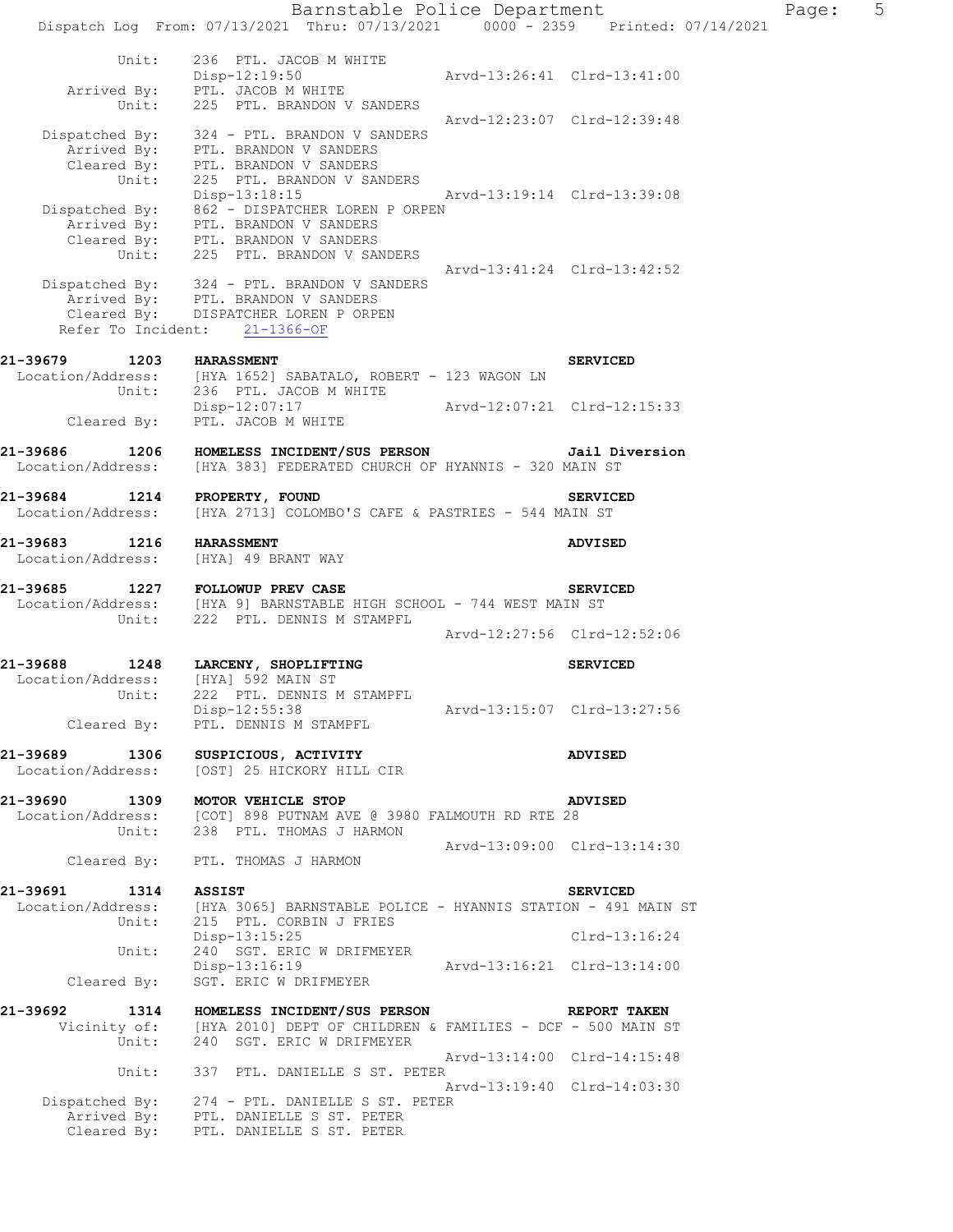Barnstable Police Department Fage: 6 Dispatch Log From: 07/13/2021 Thru: 07/13/2021 0000 - 2359 Printed: 07/14/2021 Refer To Incident: 21-1367-OF **21-39695 1331 SUSPICIOUS, PERSON ADVISED**  Location/Address: [HYA 425] COMFORT INN - 259 MAIN ST Unit: 213 PTL. SCOTT F LEGER Arvd-13:32:04 Clrd-13:46:44 **21-39697 1341 SUSPICIOUS, PERSON ARREST MADE**  Location/Address: [HYA 2983] MICHAEL'S STORE #1052 - 88 ENTERPRISE RD Unit: 236 PTL. JACOB M WHITE Arvd-13:41:00 Clrd-14:10:36 Unit: 232 PTL. MATTHEW J MELIA Disp-13:43:01 Clrd-13:43:09 Dispatched By: 862 - DISPATCHER LOREN P ORPEN Cleared By: DISPATCHER LOREN P ORPEN Unit: 225 PTL. BRANDON V SANDERS Disp-13:43:15 Arvd-13:43:32 Clrd-13:47:42 Dispatched By: 862 - DISPATCHER LOREN P ORPEN Arrived By: DISPATCHER LOREN P ORPEN Cleared By: PTL. BRANDON V SANDERS Refer To Arrest: 21-1153-AR Arrest: SPERONI, JARRETT Address: 24 ST ANTHONY RD EAST FALMOUTH, MA Age: 25 Charges: WARRANT,STRAIGHT 2189CR000799 MAL DESTRUCTION UNDER 1200 **21-39698 1344 FRAUD/FORG, FORGERY ADVISED**  Location/Address: [HYA] 161 COMPASS CIR **21-39699 1347 MOTOR VEHICLE STOP VERBAL WARNING**  Location/Address: [HYA] 500 OLD STRAWBERRY HILL RD @ 1100 PHINNEY'S LN Unit: 403 PTL. DOUGLAS M PALMER Arvd-13:47:00 Clrd-13:51:48 **21-39702 1356 SUSPICIOUS, PERSON ADVISED**  Location/Address: [CEN] 19 BAY LN **21-39700 1359 LARCENY SERVICED**  Location/Address: [HYA 1552] HOME DEPOT, THE - 65 INDEPENDENCE DR Unit: 210 SGT. MARK BUTLER Arvd-13:59:27 Clrd-14:24:56 **21-39701 1400 SUSPICIOUS, ACTIVITY ADVISED**  Location/Address: [HYA 223] OCEAN STATE JOB LOT - 390 BARNSTABLE RD Unit: 232 PTL. MATTHEW J MELIA Disp-14:00:29 Arvd-14:06:24 Clrd-14:18:10 Arrived By: PTL. MATTHEW J MELIA Cleared By: PTL. MATTHEW J MELIA Unit: 213 PTL. SCOTT F LEGER Disp-14:04:56 Enrt-14:04:57 Arvd-14:06:48 Clrd-14:18:23 Dispatched By: 228 - PTL. SCOTT F LEGER Enroute By: PTL. SCOTT F LEGER Arrived By: PTL. SCOTT F LEGER Cleared By: PTL. SCOTT F LEGER Unit: 214 PTL. DENNIS M NOONAN Arvd-14:04:00 Clrd-14:05:59 Dispatched By: 252 - PTL. DENNIS M NOONAN Arrived By: PTL. DENNIS M NOONAN Cleared By: PTL. MAXWELL S MORROW **21-39704 1402 MOTOR VEHICLE STOP VERBAL WARNING**  Location/Address: [WBA 11] BURGER KING - 2145 IYANNOUGH RD RTE 132 Unit: 225 PTL. BRANDON V SANDERS Arvd-14:02:52 Clrd-14:06:12 **21-39706 1402 MOTOR VEHICLE STOP CITATION ISSUED**  Location/Address: [MAR] 400 OSTERVILLE W BARNSTABLE RD @ 2929 FALMOUTH RD RTE 28 Unit: 403 PTL. DOUGLAS M PALMER Arvd-14:02:00 Clrd-14:08:49 **21-39708 1403 ASSIST SERVICED**  Location/Address: [HYA 3065] BARNSTABLE POLICE - HYANNIS STATION - 491 MAIN ST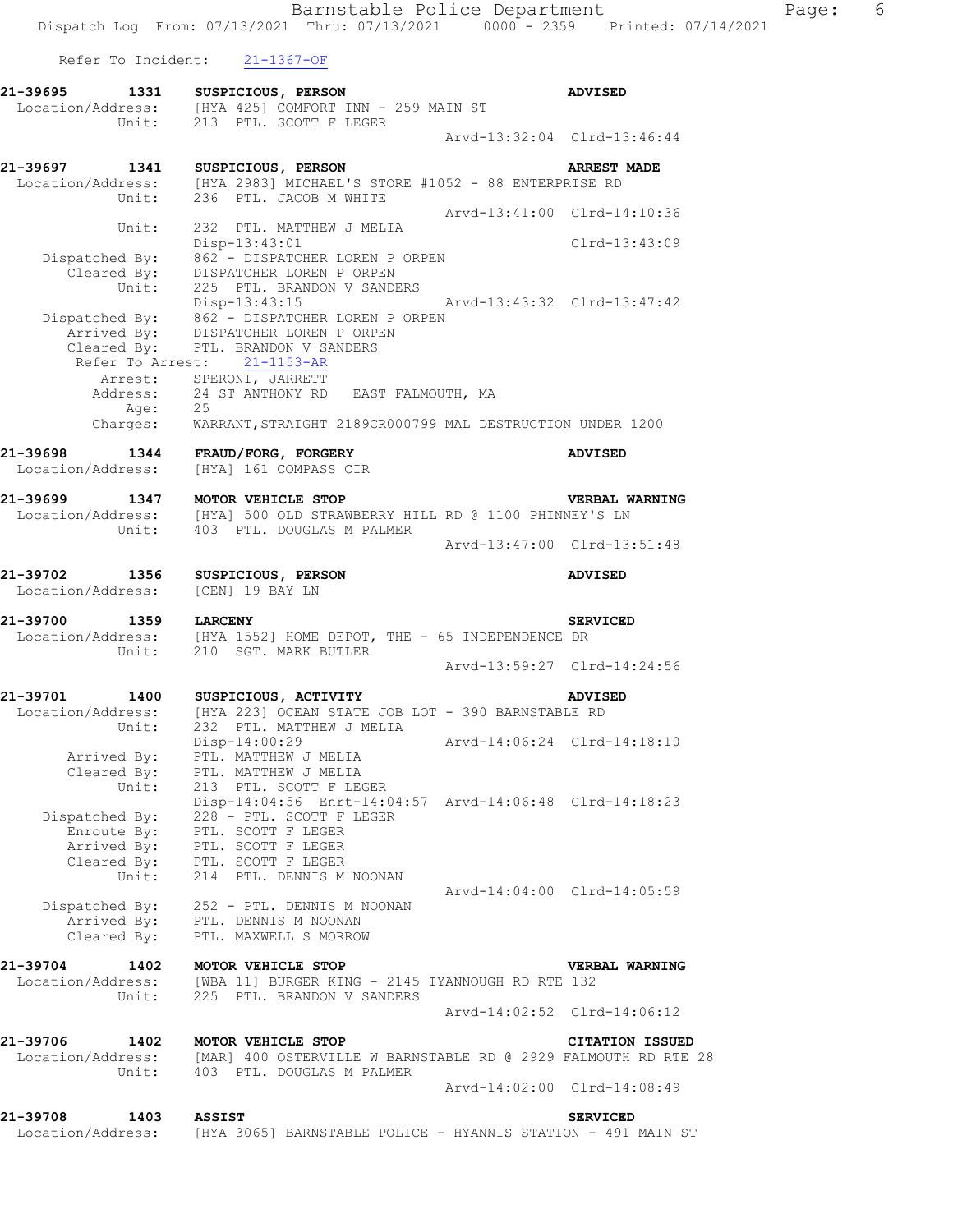Barnstable Police Department Page: 7 Dispatch Log From: 07/13/2021 Thru: 07/13/2021 0000 - 2359 Printed: 07/14/2021 Unit: 337 PTL. DANIELLE S ST. PETER Arvd-14:03:00 Clrd-14:21:38 **21-39711 1410 SUMMONS, SERVE SERVICED**  Location/Address: [HYA 112] CAPE COD HOSPITAL - 27 PARK ST Unit: 222 PTL. DENNIS M STAMPFL Arvd-14:10:50 Clrd-14:20:22 **21-39712 1410 PRISONER, ESCORT SERVICED**  [BAR 71] BARNSTABLE FIRST DISTRICT COURT - 3195 MAIN ST RTE 6A Unit: 236 PTL. JACOB M WHITE Arvd-14:10:00 Clrd-14:23:48 Cleared By: PTL. JACOB M WHITE **21-39714 1416 E911, SILENT CALL SERVICED**  Location/Address: [OST] 105 EEL RIVER RD Unit: 227 PTL. OWEN J MURRAY Disp-14:17:18 Arvd-14:20:24 Clrd-14:25:55 Arrived By: PTL. OWEN J MURRAY Cleared By: DISPATCHER DESIREE L ROBINSON **21-39715 1417 TRAFFIC, ENFORCEMENT ACTIVITY SERVICED**  Location/Address: [COT] MAIN ST Unit: 238 PTL. THOMAS J HARMON Arvd-14:18:15 Clrd-14:46:24 **21-39717 1420 SUSPICIOUS, ACTIVITY SERVICED**  Location/Address: [OST 1292] BURNS, CHRISTINE & MARK - 160 CRYSTAL LAKE RD Unit: 227 PTL. OWEN J MURRAY Disp-14:29:45 Arvd-14:38:09 Clrd-14:50:59 Arrived By: PTL. OWEN J MURRAY Cleared By: PTL. OWEN J MURRAY **21-39716 1421 TRAFFIC, RADAR CITATION ISSUED**  Location/Address: [COT] 134 SCHOOL ST @ 4 HIGHLAND AVE Unit: 402 PTL. MATTHEW J LOUNSBURY Arvd-14:21:00 Clrd-15:18:42 Cleared By: DISPATCHER DESIREE L ROBINSON Unit: 403 PTL. DOUGLAS M PALMER Disp-14:22:03 Arvd-14:22:06 Clrd-15:18:40 Cleared By: DISPATCHER DESIREE L ROBINSON Refer To Summons: 21-1155-AR Summons: DASILVA, TATIANA Address: 312 PINE RIDGE RD COTUIT, MA Age: 42<br>Charges: SPE SPEEDING RATE OF SPEED EXCEEDING POSTED LIMIT UNLICENSED OPERATION OF MV **21-39721 1425 SUSPICIOUS, MOTOR VEHICLE ADVISED**  Location/Address: [HYA] 1 BROOKSHIRE RD @ 140 SPRING ST **21-39720 1428 ANIMALS, INJURED UNFOUNDED**  Location/Address: [HYA] 156 IYANNOUGH RD RTE 28 @ 200 YARMOUTH RD Unit: 236 PTL. JACOB M WHITE Disp-14:29:46 Arvd-14:40:11 Clrd-14:46:37 Arrived By: PTL. JACOB M WHITE Cleared By: PTL. JACOB M WHITE **21-39722 1436 ACCIDENT, PROPERTY DAMAGE SERVICED**  Location/Address: [BAR] 4 RAILROAD AVE @ 3100 MAIN ST RTE 6A Unit: 225 PTL. BRANDON V SANDERS Disp-14:37:40 Arvd-14:45:37 Clrd-14:59:47 Arrived By: PTL. BRANDON V SANDERS Cleared By: PTL. BRANDON V SANDERS **21-39840 1442 MOTOR VEHICLE STOP COMPLAINT/SUMMONS**  Location/Address: [COT] 4 HIGHLAND AVE @ 134 SCHOOL ST Refer To Summons: 21-1155-AR Summons: DASILVA, TATIANA Address: 312 PINE RIDGE RD COTUIT, MA Age: 42<br>Charges: SPE

SPEEDING RATE OF SPEED EXCEEDING POSTED LIMIT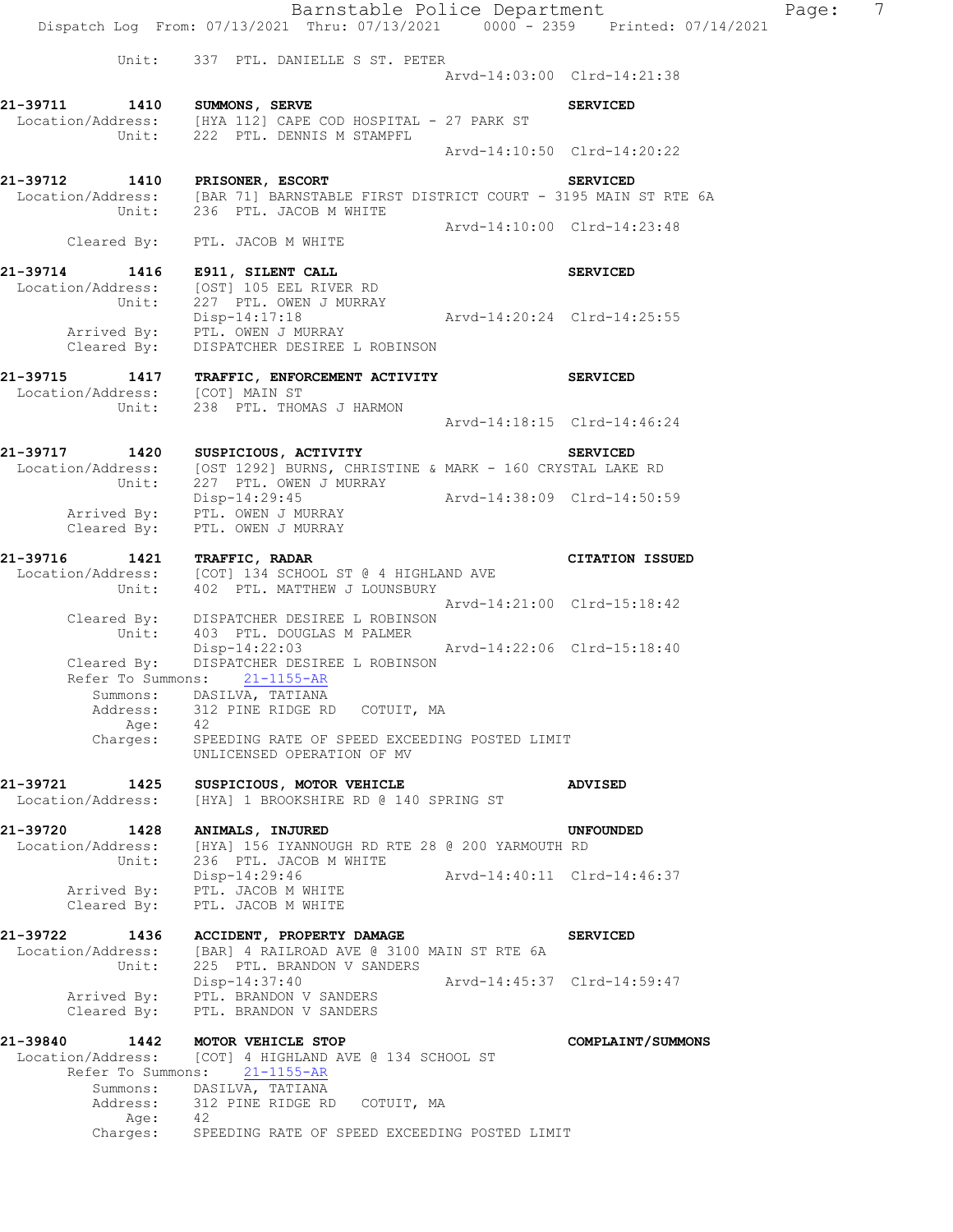|                                                               | Barnstable Police Department<br>Dispatch Log From: 07/13/2021 Thru: 07/13/2021 0000 - 2359 Printed: 07/14/2021                                                                        |                             |                                                | 8<br>Page: |
|---------------------------------------------------------------|---------------------------------------------------------------------------------------------------------------------------------------------------------------------------------------|-----------------------------|------------------------------------------------|------------|
|                                                               | UNLICENSED OPERATION OF MV                                                                                                                                                            |                             |                                                |            |
| 21-39839 1502<br>Location/Address:                            | MOTOR VEHICLE STOP<br>[COT] 4 HIGHLAND AVE @ 134 SCHOOL ST                                                                                                                            |                             | <b>CITATION ISSUED</b>                         |            |
| 21-39729                                                      | 1506 MOTOR VEHICLE STOP<br>Location/Address: [HYA 10] HATHAWAY POND - PHINNEY'S LN<br>Unit: 225 PTL. BRANDON V SANDERS                                                                |                             | <b>ADVISED</b>                                 |            |
| Cleared By:                                                   | PTL. BRANDON V SANDERS                                                                                                                                                                |                             | Arvd-15:06:00 Clrd-15:08:19                    |            |
| 21-39732 1509 FOLLOW UP                                       | Location/Address: [HYA 124] BARNSTABLE POLICE DEPARTMENT - 1200 PHINNEY'S LN<br>Unit: 225 PTL. BRANDON V SANDERS                                                                      |                             | <b>SERVICED</b>                                |            |
| Cleared By:                                                   | Disp-15:09:42<br>Arrived By: PTL. BRANDON V SANDERS<br>PTL. BRANDON V SANDERS                                                                                                         |                             |                                                |            |
| 21-39734                                                      | 1515 MOTOR VEHICLE, DISABLED<br>Location/Address: [CEN] 825 PHINNEY'S LN @ 7 HUCKINS NECK RD<br>Unit: 401 SGT. ANDREW MCKENNA                                                         |                             | <b>SERVICED</b>                                |            |
| Cleared By:                                                   | SGT. ANDREW MCKENNA                                                                                                                                                                   |                             | Arvd-15:15:00 Clrd-15:19:47                    |            |
| 21-39736                                                      | 1515 ASSIST, WELL BEING<br>Location/Address: [HYA 954] SCHOOL ADMINISTRATION BUILDING - 230 SOUTH ST<br>Unit: 236 PTL. JACOB M WHITE                                                  |                             | <b>SERVICED</b>                                |            |
|                                                               | Disp-15:17:32 Arvd-15:24:43 Clrd-17:55:40<br>Arrived By: PTL. JACOB M WHITE<br>Cleared By: DISPATCHER JORDAN T SHAIRS                                                                 |                             |                                                |            |
| Unit:                                                         | 215 PTL. CORBIN J FRIES<br>Disp-15:17:37<br>Arrived By: PTL. CORBIN J FRIES<br>Cleared By: PTL. CORBIN J FRIES                                                                        | Arvd-15:24:12 Clrd-15:38:44 |                                                |            |
| Unit:<br>Unit:                                                | MAINST5 CSO AMBER GRASS<br>Disp-15:20:05<br>CSO MATTHEW P HIGGINS<br>337 PTL. DANIELLE S ST. PETER                                                                                    | Arvd-15:20:07 Clrd-15:49:07 |                                                |            |
|                                                               | Disp-15:27:22 Arvd-15:27:25 Clrd-15:44:56<br>Dispatched By: 864 - DISPATCHER DESIREE L ROBINSON<br>Arrived By: DISPATCHER DESIREE L ROBINSON<br>Cleared By: PTL. DANIELLE S ST. PETER |                             |                                                |            |
| 21-39740 1549<br>Location/Address:                            | HARASSMENT, THREATS<br>[COT] 72 THANKFUL LN                                                                                                                                           |                             | <b>SERVICED</b>                                |            |
| 21-39741<br>1603<br>Unit:                                     | TRAFFIC, ENFORCEMENT ACTIVITY<br>Location/Address: [HYA] 325 SOUTH ST @ 39 HIGH SCHOOL RD<br>227 PTL. BRANDON V SANDERS                                                               |                             | <b>SERVICED</b>                                |            |
|                                                               |                                                                                                                                                                                       |                             | Arvd-16:03:45 Clrd-16:05:28                    |            |
| 21-39742 1604<br>Unit:                                        | ASSIST, WELL BEING<br>Location/Address: [HYA 13] NORTH STREET PARKING LOT - NORTH ST<br>215 PTL. CORBIN J FRIES                                                                       |                             | <b>SERVICED</b>                                |            |
| Unit:                                                         | Disp-16:07:33<br>Arrived By: PTL. CORBIN J FRIES<br>212 PTL. DAVID E FOLEY                                                                                                            |                             | Arvd-16:12:18 Clrd-16:13:58                    |            |
| Arrived By:                                                   | Disp-16:07:36<br>PTL. DAVID E FOLEY                                                                                                                                                   |                             | Arvd-16:10:53 Clrd-16:13:56                    |            |
| 21-39743<br>1610<br>Location:<br>Arrived By:<br>Cleared By:   | ASSIST, WELL BEING<br>[HYA 1368] AIRPORT ROTARY<br>Unit: 252 PTL. JEFFREY JACKSON<br>$Disp-16:13:52$<br>PTL. JEFFREY JACKSON<br>PTL. JEFFREY JACKSON                                  |                             | UNFOUNDED<br>Arvd-16:16:04 Clrd-16:20:58       |            |
| 21-39745<br>1628<br>Location/Address:<br>Unit:<br>Arrived By: | ACCIDENT, PROPERTY DAMAGE<br>[HYA 143] CAPE COD MALL PARKING LOT/BEST BUY - 793 IYANNOUGH RD RTE 132<br>215 PTL. CORBIN J FRIES<br>Disp-16:29:40<br>PTL. CORBIN J FRIES               |                             | <b>SERVICED</b><br>Arvd-16:33:59 Clrd-17:05:42 |            |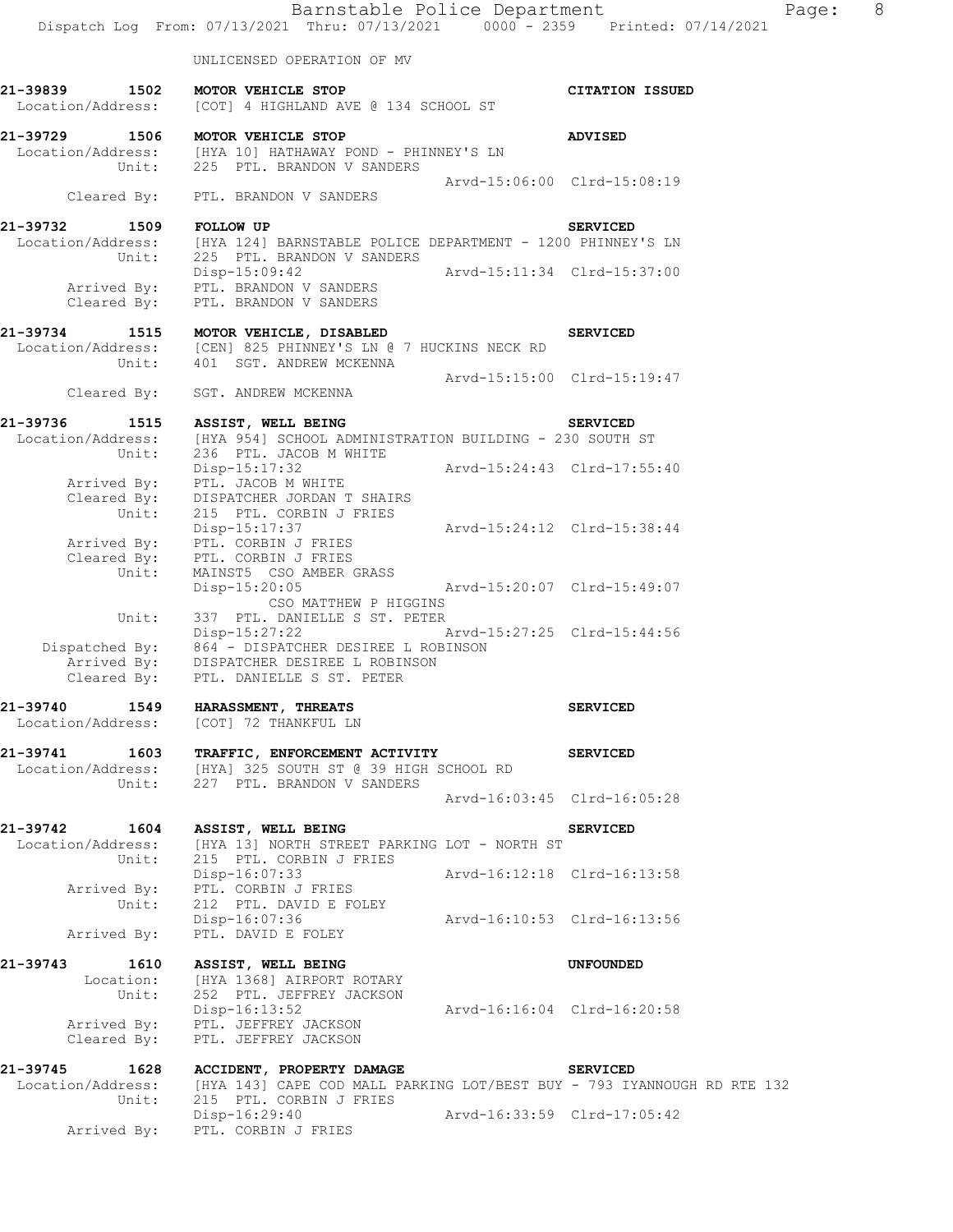|                                                | Barnstable Police Department<br>Dispatch Log From: 07/13/2021 Thru: 07/13/2021 0000 - 2359 Printed: 07/14/2021                 |                             | 9<br>Page:                                                                                     |
|------------------------------------------------|--------------------------------------------------------------------------------------------------------------------------------|-----------------------------|------------------------------------------------------------------------------------------------|
|                                                | Cleared By: PTL. CORBIN J FRIES                                                                                                |                             |                                                                                                |
|                                                | 21-39746 1631 ACCIDENT, PROPERTY DAMAGE GONE ON ARRIVAL<br>Location/Address: [CEN] 1074 WEST MAIN ST @ 1195 FALMOUTH RD RTE 28 |                             |                                                                                                |
| 21-39747 1656 TRAFFIC, COMPLAINT               |                                                                                                                                |                             | Merge: 21-39748 By: 882                                                                        |
| Location/Address:                              | [MAR 423] SUPER STOP & SHOP - 3900 FALMOUTH RD RTE 28                                                                          |                             |                                                                                                |
| 21-39748 1659<br>Unit:                         | TRAFFIC, COMPLAINT<br>Location/Address: [MAR] 5 RTE 149 @ 3600 FALMOUTH RD RTE 28<br>239 PTL. STEVEN EVERETT                   |                             | <b>GONE ON ARRIVAL</b>                                                                         |
| Cleared By:                                    | Disp-16:59:48<br>Arrived By: DISPATCHER RAVEN D BOXOLD<br>DISPATCHER RAVEN D BOXOLD                                            | Arvd-17:02:21 Clrd-17:08:56 |                                                                                                |
|                                                | 21-39749 1710 SUSPICIOUS, MOTOR VEHICLE<br>Location/Address: [COT] 120 RUSHY MARSH RD @ 128 CHERRY TREE RD                     |                             | <b>GONE ON ARRIVAL</b>                                                                         |
|                                                | Unit: 239 PTL. STEVEN EVERETT<br>Disp-17:12:39                                                                                 | Arvd-17:30:37 Clrd-17:43:14 |                                                                                                |
| Unit:<br>Arrived By:                           | 222 PTL. DENNIS M STAMPFL<br>--- 1, 12:43<br>PTL. DENNIS M STAMPFL Arvd-17:34:06 Clrd-17:43:12                                 |                             |                                                                                                |
| 21-39750 1733 FOLLOW UP                        | Location/Address: [HYA] 55 PINE GROVE AVE                                                                                      |                             | <b>SERVICED</b>                                                                                |
|                                                | Unit: 215 PTL. CORBIN J FRIES                                                                                                  | Arvd-17:35:24 Clrd-18:21:05 |                                                                                                |
|                                                | 21-39754 1802 ACCIDENT, PROPERTY DAMAGE<br>Location/Address: [HYA 217] STAPLES #154 - 364 BARNSTABLE RD                        |                             | ADVISED                                                                                        |
| 21-39757 1821 VANDALISM                        | Location/Address: [COT] 90 THANKFUL LN<br>Refer To Incident: 21-1370-OF                                                        |                             | REPORT TAKEN                                                                                   |
| Unit:                                          | 21-39758 1829 SUSPICIOUS, ACTIVITY<br>Location/Address: [WBA] 10 ACORN DR @ 950 OAK ST<br>231 PTL. ARMANDO FELICIANO           |                             | <b>ADVISED</b>                                                                                 |
|                                                | Disp-18:34:36<br>Arrived By: PTL. ARMANDO FELICIANO<br>Cleared By: PTL. ARMANDO FELICIANO                                      | Arvd-18:35:03 Clrd-18:43:12 |                                                                                                |
| 21-39764<br>1905<br>Location/Address:          | PROPERTY, LOST<br>[HYA 2355] PANERA BREAD - 790 IYANNOUGH RD RTE 132                                                           |                             | <b>ADVISED</b>                                                                                 |
| 21-39763 1914<br>Location/Address:<br>Unit:    | ALARM, COMMERCIAL<br>231 PTL. ARMANDO FELICIANO                                                                                |                             | ALARM - FALSE<br>[BAR 73] HYANNIS GOLF CLUB - PRO SHOP & CART BLDG - 1840 IYANNOUGH RD RTE 132 |
| Arrived By:<br>Cleared By:                     | Disp-19:15:17<br>PTL. ARMANDO FELICIANO<br>PTL. ARMANDO FELICIANO                                                              |                             | Arvd-19:20:43 Clrd-19:45:32                                                                    |
| 21-39768<br>2015<br>Location/Address:<br>Unit: | DISTURBANCE, FIGHT<br>[HYA 1977] LUKES LIQUORS / AJ LUKES OF HYANNIS - 395 BARNSTABLE RD<br>227 PTL. BRANDON V SANDERS         |                             | <b>ARREST MADE</b>                                                                             |
| Cleared By:                                    | Disp-20:16:22<br>DISPATCHER RAVEN D BOXOLD                                                                                     |                             | Arvd-20:20:22 Clrd-21:39:37                                                                    |
| Unit:<br>Cleared By:                           | 232 PTL. MATTHEW J MELIA<br>$Disp-20:16:25$<br>PTL. MATTHEW J MELIA                                                            |                             | Arvd-20:20:20 Clrd-20:52:14                                                                    |
| Unit:<br>Cleared By:                           | 231 PTL. ARMANDO FELICIANO<br>$Disp-20:18:44$<br>PTL. ARMANDO FELICIANO                                                        |                             | Arvd-20:20:15 Clrd-21:38:28                                                                    |
| Unit:<br>Cleared By:                           | 212 PTL. DAVID E FOLEY<br>Disp-20:18:50<br>PTL. DAVID E FOLEY                                                                  |                             | Arvd-20:20:13 Clrd-22:09:41                                                                    |
| Unit:<br>Cleared By:                           | 250 SGT. KEVIN C FULLAM<br>$Disp-20:24:01$<br>DISPATCHER RAVEN D BOXOLD                                                        |                             | Arvd-20:24:02 Clrd-21:38:43                                                                    |
|                                                |                                                                                                                                |                             |                                                                                                |